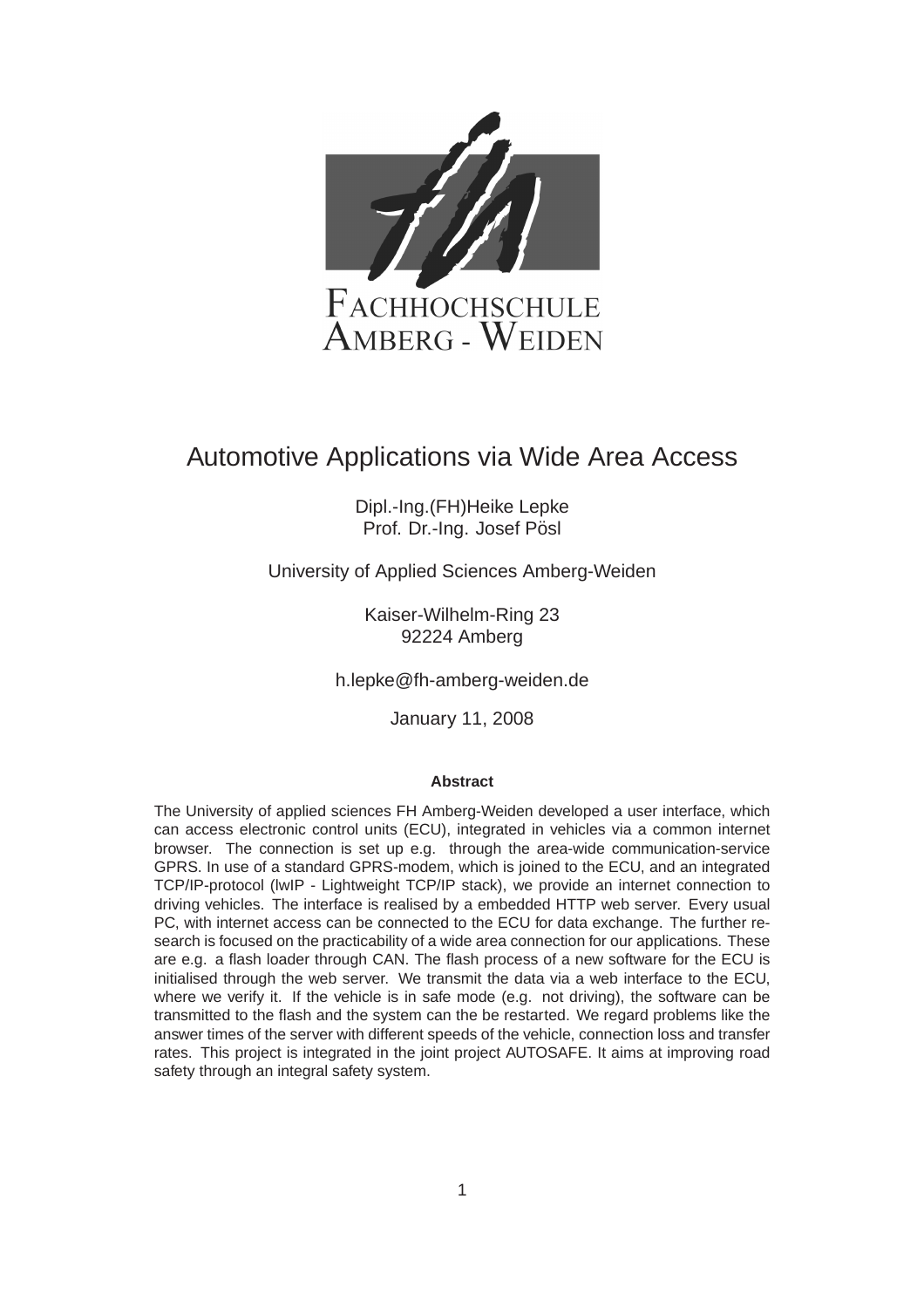## **1 Motivation**

In automotive electronic, an ECU is an embedded system that controls subsystems in a vehicle. Such a subsystem is for example the engine control unit, which is amongst other things responsible for the quantity of fuel injected into each cylinder. In modern cars there are up to 70 ECUs which are connected by several bus systems. A commonly used bus system is the asynchronous CAN bus (Controller Area Network) [\[1\]](#page-9-0). The CAN bus handles the communication between the ECUs. For the active avoidance of traffic accidents, we need many applications, which are e.g. able to detect obstacles on the road. A further application has to guarantee that the vehicle does not leave the road by a lane detection system. Therefore we use many different sensors like MRR (mid range radar), LRR (large range radars), LIDAR (laser imaging and ranging) or cameras, as shown in figure [1.](#page-1-0) These sensors are connected to several ECUs. The sensors supply an ECU with sensor data, which is processed on the ECU. If necessary, e.g. an obstacle is detected, the ECU will forward messages to other ECUs, which are responsible for the behaviour of the car, for instance an alarm is raised to inform the driver.

<span id="page-1-0"></span>

**Figure 1:** Sensors connected to an ECU. The sensors deliver data e.g. for obstacle detection

During the development of new safety application for a vehicle the accumulated data, delivered by the sensors during a test run, has to be verified. We often have to save parts of these data for an additional analysing. If the vehicle is on a longer test drive, the size of the required test data exceeds the amount of the buffer memory on the ECU, which leads to data loss. In addition we sometimes recognize during a test run that a sensor delivers insufficient data and requires new settings. We have to change these settings via CAN messages from the ECU to the sensor in order to continue the test. In many cases it is better to visualize test data immediately during a test run or to retrace the events produced by the application in specific moments. If the analysing is done after a test run, it may be impossible to reconstruct the reactions of the system, e.g. why a lane on the road was not detected. If the test data is not accurate evaluated by an application, the software of this application has to be changed. After an upload of the improved software to the ECU, the ECU has to be rebooted for a new test run.

Actually, to transfer data from a vehicle to a stationary PC, ECUs must be connected to a station and maybe dismantled. This additional expense disturbs processing or makes a research during the operation of a vehicle impossible. The solution to this problem is a wireless data transfer, where we have to account for great distances during a test run. We aim at a connection between a fixed station to the remote ECU in the vehicle. For this purposes we searched for a simple method for data transmission.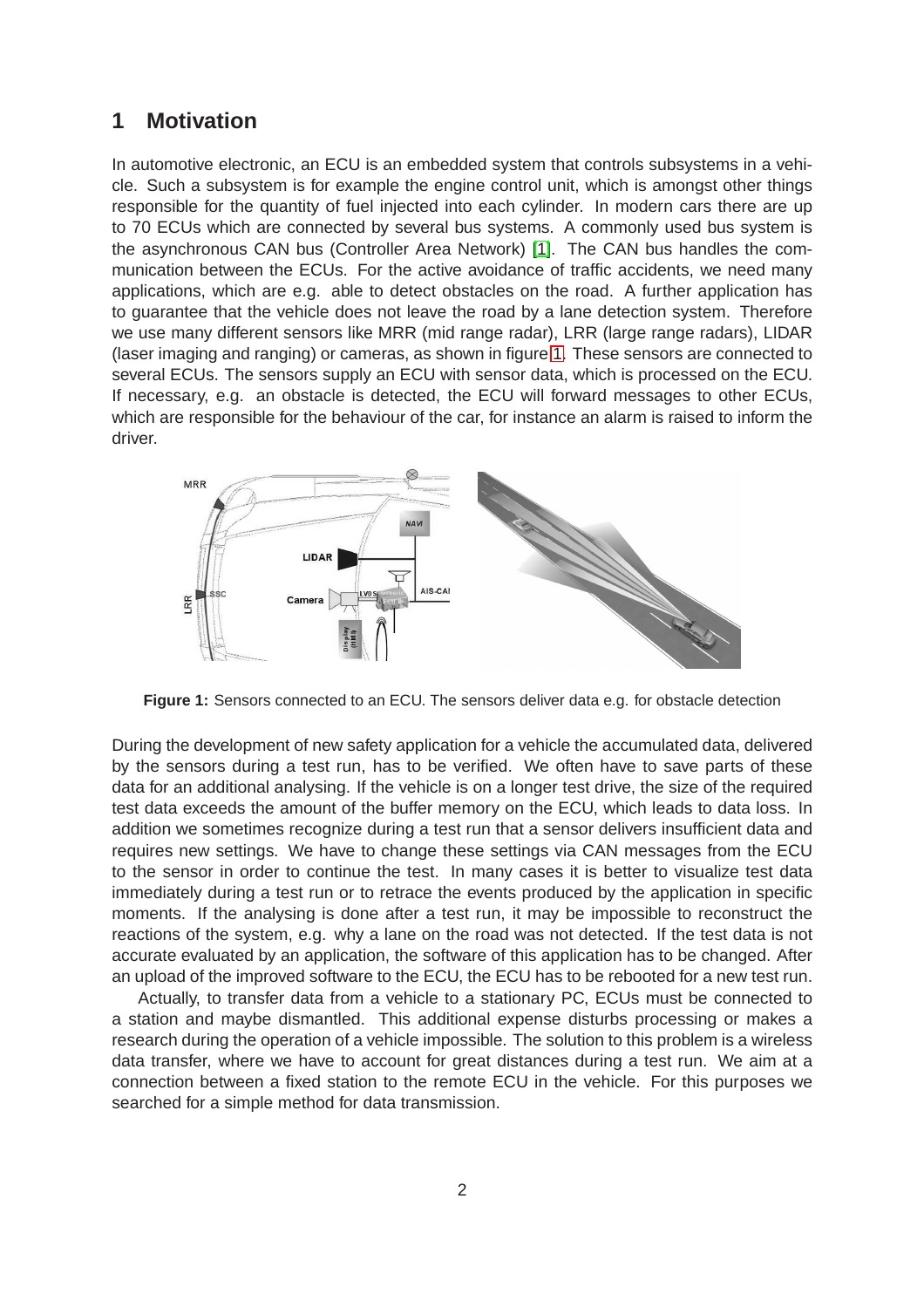## **2 Wireless Access to Vehicles**

In order to connect to several vehicles, every car has to be equipped with an access module, which enables the exchange of data from a backend control system (BCS) to the vehicle and vice versa. The access to the vehicle has to be independent of the vehicle location and status (e.g. standing or driving). Therefore the access module has to be wireless and has to provide a broad reach. Through such a wireless module, the BCS is able to access an integrated Web ECU and is able to activate several procedures on the Web ECU.

<span id="page-2-0"></span>

**Figure 2:** Wireless Access to Vehicles.

### **2.1 Backend Control System (BCS)**

The BCS is made up of one or more clients (stationary PCs) and an application web server (AWS). The user interface to the vehicle can be accessed through a standard web browser (e.g. Internet Explorer, Firefox) on a client. A client can use this interface from every standard workstation, which has access to the internet. This has the advantage, that the system can be controlled by one or multiple PCs at the same time, without the need of a specific software installation and independent of the PC locations.

The AWS manages the connection to the vehicles. Every vehicle has an unique identifier, which is related to the IP address of the embedded wireless module. Therefore, the vehicle stores its current IP address in the database of the AWS. Furthermore, the AWS database is used to store vehicle specific data persistently. The AWS offers web services to process the stored data, e.g. to show the location of the vehicles on a map displayed in a web browser. Finally, the data can be downloaded to a client for further processing.

### **2.2 Wireless Connection**

Because the connection between BCS and driving vehicle has to be independent of the location of the car, new connection technologies like WiMAX are not suitable. They still have a limited reach, because they have no large area coverage. The reach of WLAN or Bluetooth is not sufficient for our applications. For those reasons we regard the three well-known technologies GPRS, EDGE and UMTS, which provides us with full mobility.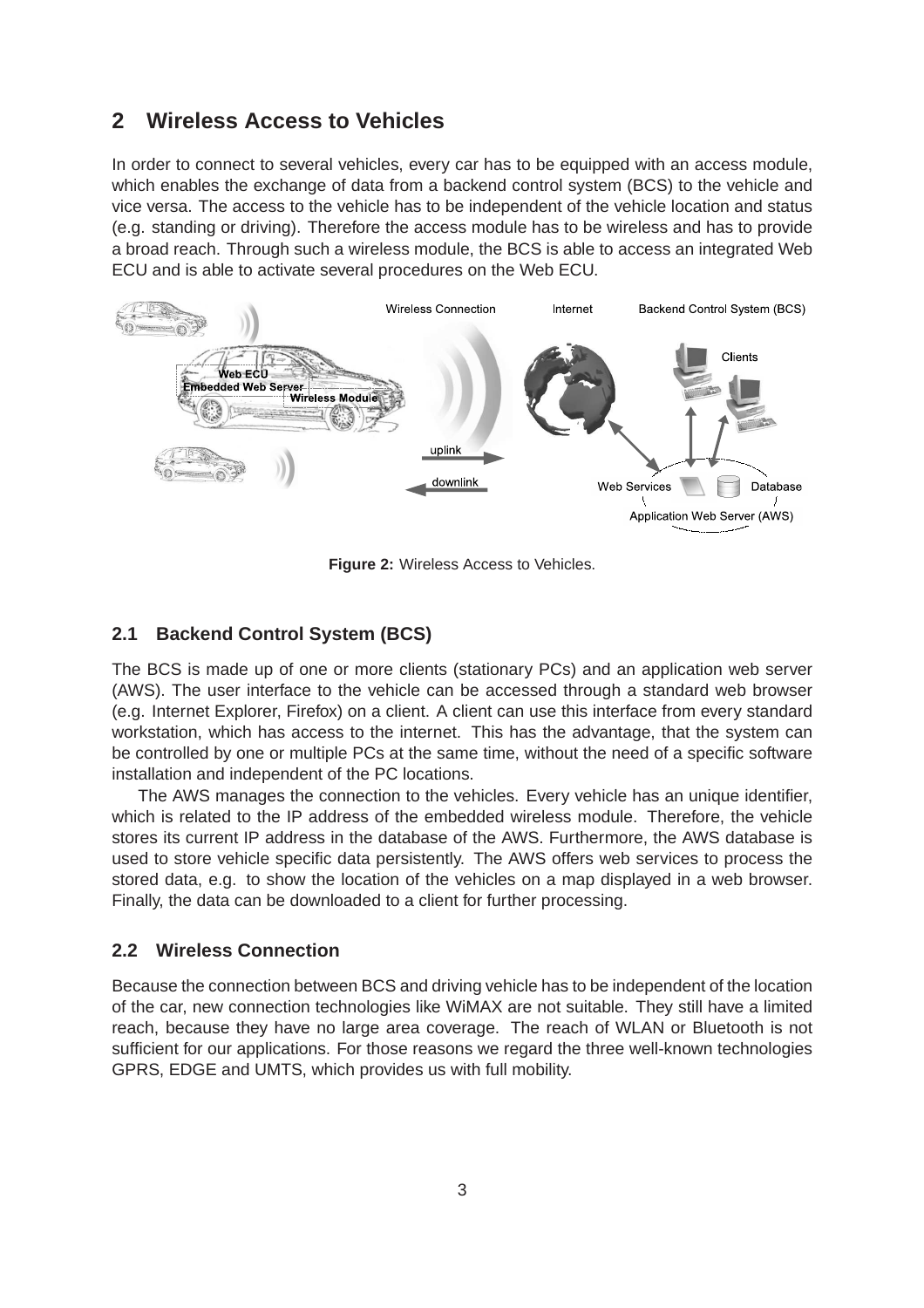

<span id="page-3-0"></span>Multislot Downlink Uplink Active Class Slots Slots Slots ... ... ... ... 9 3 2 5 10 4 2 5 11 4 3 5 12 4 4 5 ... ... ... ... Coding Speed scheme (kbps/slot) CS-1 9,05 CS-2 13,4 CS-3 15,6 CS-4 21,4

**Figure 3:** Data rates for wireless technologies [\[2\]](#page-9-1)

**Table 1:** GPRS Multislot Classes

**Table 2:** GPRS Coding Schemes

#### **2.2.1 GPRS (General Packet Radio Service)**

GPRS has a coverage similar to mobile phones, that means a vehicle can be reached nearly everywhere in the world, in cities and in rural areas. On the other hand, GPRS has a low transfer rate in comparison with other technologies, but it is adequate for the most terms of our applications. The transfer rate depends on the chosen GPRS multislot classes [\[3\]](#page-9-2) and coding schemes. The multislot classes are defined by the maximum capability of the mobile device, e.g. a standard GPRS modem has nowadays the multislot class 10 or 12. The GPRS speed is a direct function of the number of assigned time slots, divided in downlink and uplink slots, as shown in table [1.](#page-3-0) The coding scheme depends on the quality of the reception of the GPRS signals. The fastest coding scheme CS-4 is available near a base transceiver station and provides a speed of 20 kbps per time slot, as show in table [2.](#page-3-0) The coding scheme is adapted automatically depending on the mobile location.

The theoretical maximum value of the transfer rate is 171,2 kbps if 8 timeslots are clustered, but practically the transfer rate is limited by the provider. The transfer rate diversifies between 36,2 kbps and 85,6 kbps for a class 12 modem in down- and uplink.

#### **2.2.2 EDGE (Enhanced Data Rates for GSM Evolution)**

EDGE uses an improved modulation method, which allows a higher transfer rate for the GPRS network. Several timeslots can be combined for one connection resulting in the theoretical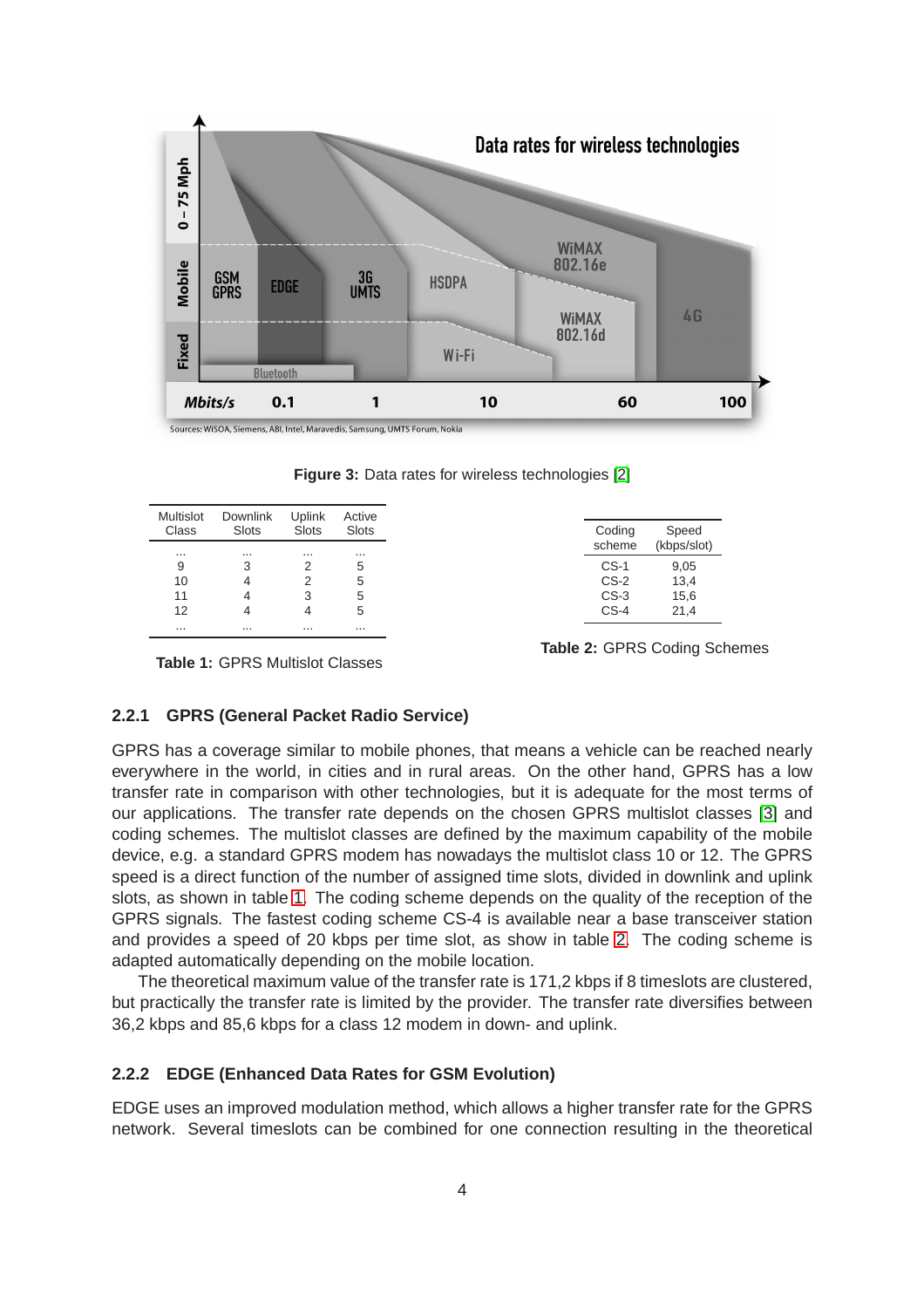maximum of 473,6 kbps for eight timeslots. True values are a transmission speed from 150 kbps up to 200 kbps. By moving the receiver the transmission slows down noticeable and falls back at least to GPRS.

| Coding and modulation scheme (MCS) | Speed (kbps/slot) |
|------------------------------------|-------------------|
| MCS-1                              | 8.80              |
| MCS-2                              | 11.2              |
| $MCS-3$                            | 14.8              |
| $MCS-4$                            | 17.6              |
| $MCS-5$                            | 22.4              |
| MCS-6                              | 29.6              |
| MCS-7                              | 44.8              |
| MCS-8                              | 54.4              |
| $MCS-9$                            | 59.2              |

**Table 3:** EDGE Coding Schemes

#### **2.2.3 UMTS (Universal Mobile Telecommunications System)**

Because of the significant high transmission rates, the UMTS [\[4\]](#page-9-3) standard is appropriated to transfer large amounts of data between the client and the vehicle. The new mobile protocol HSDPA (High Speed Downlink Packet Access), used for UMTS, supports theoretically a downlink speed up to 14,4 Mbit/s. However, mobile devices suitable for the connection to an embedded system in a vehicle reach 384 kbps for UMTS in up- and downlink. If the HSDPAprotocol can be used, the transmission rate increases to 3.6 Mbps in downlink and 384 kbps in uplink. However the connection falls back to GPRS respectively EDGE if the receiver moves to rural areas.

#### <span id="page-4-0"></span>**2.3 Web ECU**

The Web ECU, shown in figure [4,](#page-5-0) is responsible for receiving and sending data via the internet. The received requests are processed on the Web ECU. It reacts to this requests, for example shows the selectable remote debug applications, available on the Web ECU, or starts an appropriate debug application.

The main task of the Web ECU is to assure the safety of cars, by safety applications as for e.g. obstacle or lane detection. The web functionality is integrated in an existing safety ECU. The ECU works with a 32 Bit processor MPC5200 [\[6\]](#page-9-4) and 8 MB SDRAM. The processor is developed for applications of the automotive market, which need a fast data throughput like telematics, GPS (Global Positioning System) or image processing. It supports several interfaces i.a. Ethernet, Serial, SSC (Synchronous Serial Channel) and CAN. The operating system OSEK-OS [\[5\]](#page-9-5) is developed for the requirements of automotive systems. A special attribute of OSEK-OS is the static memory management; no dynamic memory can be allocated during a process run. We have to consider that the size of memory an computing power in embedded systems is not available in such a large quantity as on a PC. In order to adapt the presented system to smaller platforms, the size of used memory for the system modules can be varied.

#### **2.3.1 lwIP (lightweight TCP/IP stack)**

The lwIP-module developed by Adam Dunkels [\[7\]](#page-9-6) contains a TCP/IP stack and provides several different protocols. This protocols are necessary for the connection of a wireless module to the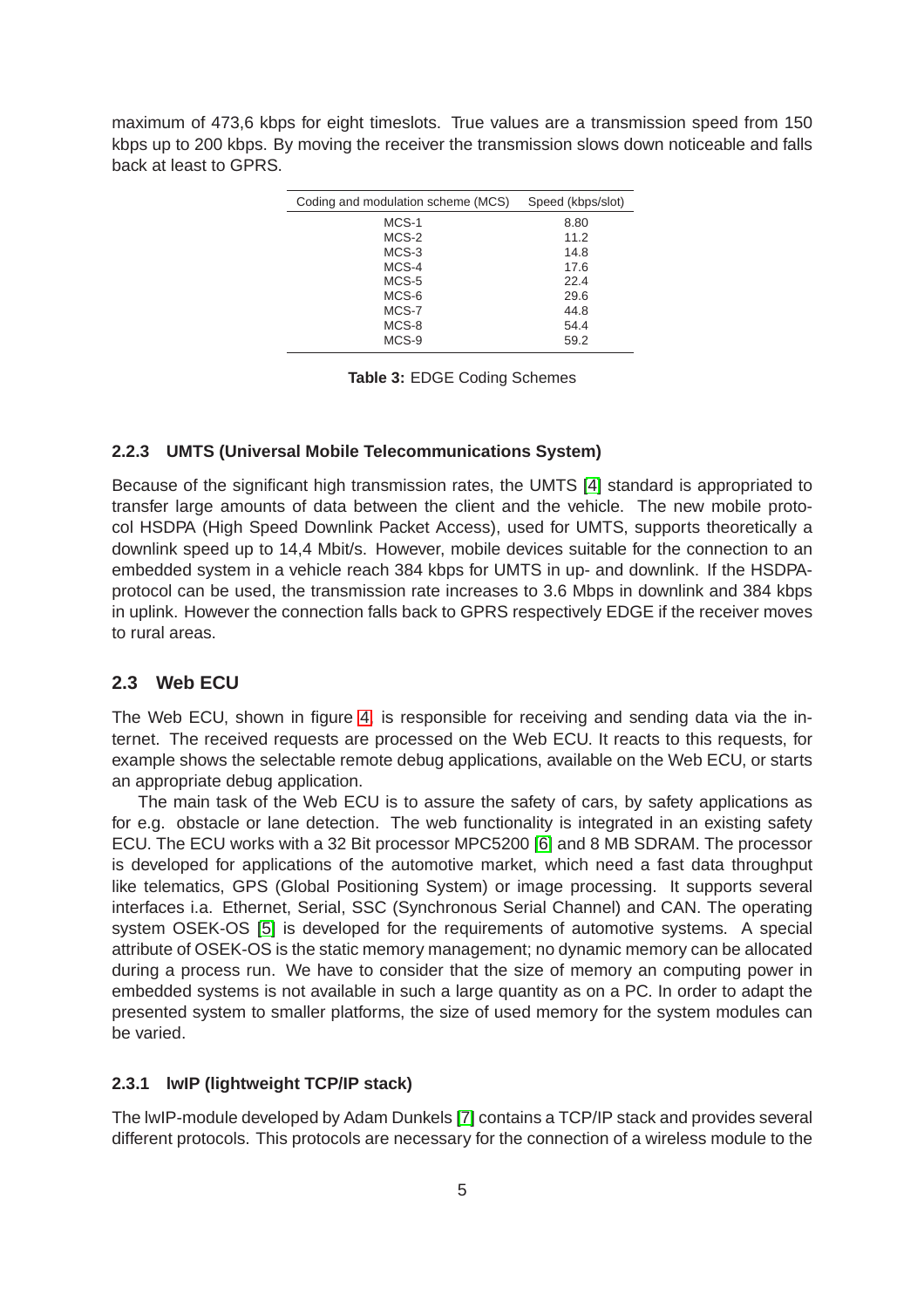<span id="page-5-0"></span>

**Figure 4:** Embedded Web ECU

internet. The Point-to-Point-protocol (PPP) sets up a connection to the provider and receives the data through the wireless module via the serial port of the Web ECU. The data is passed through TCP/IP (Transmission Control Protocol/Internet Protocol) to the embedded web server. TCP [\[9\]](#page-9-7) offers a robust internet technology through its control mechanism, which allows us to transmit data without loss.

Furthermore the lwIP provides data transmission via UDP [\[10\]](#page-9-8) (User Datagram Protocol). UDP does not guarantee reliability or ordering of the data transmission like TCP does, but avoids a lot of overhead of checking whether every data packet actually arrived. This makes the transmission quite faster, and allows a quick transmission of files via the TFTP [\[11\]](#page-9-9) (Trivial File Transfer Protocol).

LwIP is scalable for several platforms and optimized for embedded systems. The total TCP/IP memory consumption in the embedded system can be varied by changing the send window size. A typical TCP send window of 11000 bytes leads to a total RAM consumption of 16 KB [\[8\]](#page-9-10).

#### **2.3.2 Embedded Web Server**

A standard browser like Firefox or Internet Explorer) sends a request for an HTML-site (Hypertext Markup Language) stored on the embedded web server. The embedded web server receives the requests in form of a HTTP-request (HyperText Transfer Protocol). The embedded web server interprets this requests and replies to the client application by sending a HTML-site. The basic HTML-frames are stored on the Web ECU and dynamically build, contingent on the state of the Web ECU and the remote debug applications. Depending on the client request and the state of the Web ECU, the embedded web server initialises applications of the remote debugger.

The remote debugger on the ECU is responsible for buffering and distribution of data, which is sent by the client or collected from ECUs or Sensors. It buffers e.g. the test data until it is fetched from the application web server, or forwards CAN messages and software to other ECUs.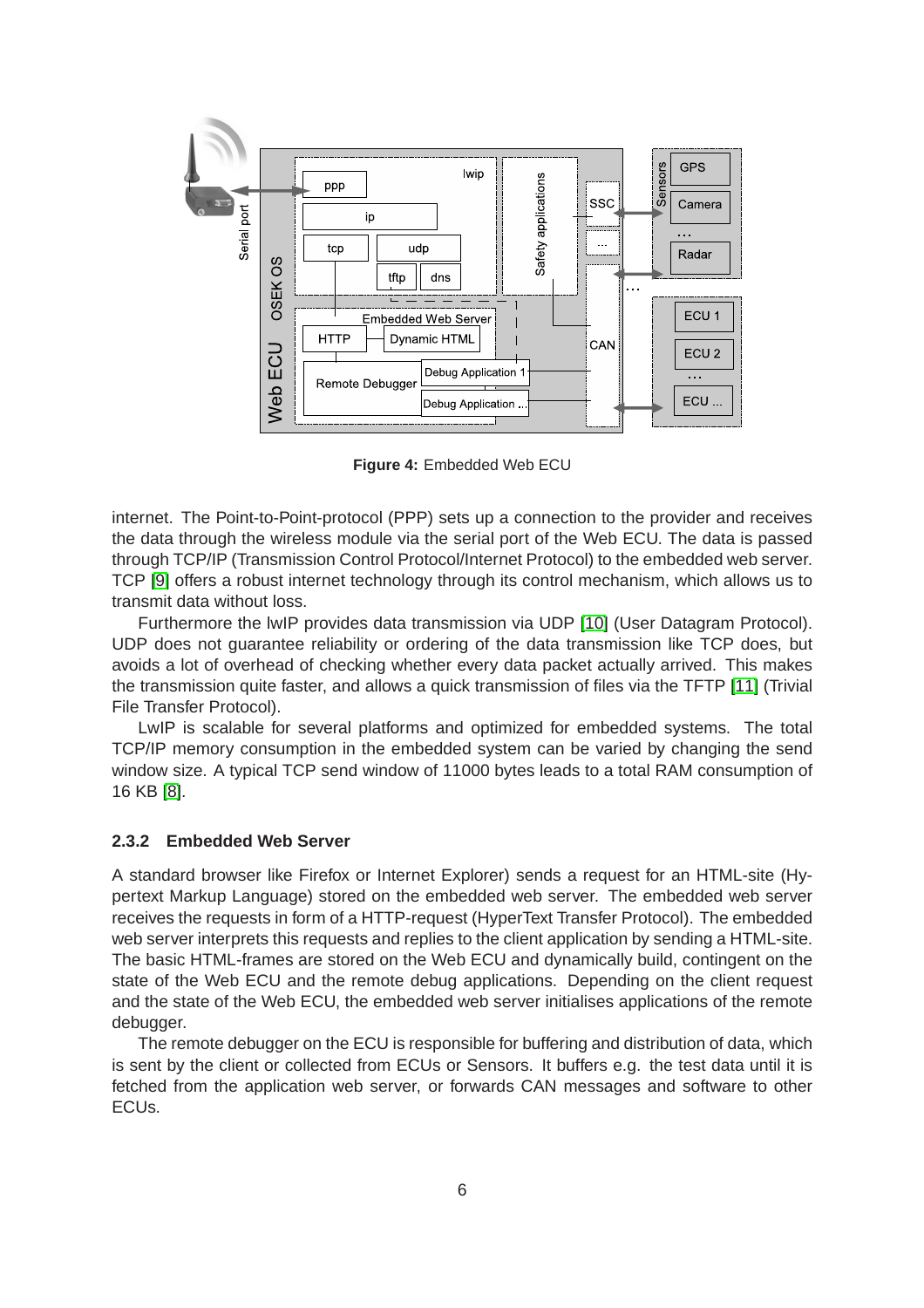## **3 Applications**

We developed applications, which take advantage of the wireless communication with vehicles. This applications are advantageous especially during the development phase, by expediting the development process. A characteristic feature of the development process is a frequent change of software running on ECUs, or the need for verifying test data. Beyond this, further applications are supposable, if we focus the analysis of subsets of sensor data, e.g. localisation of vehicles using GPS.

## **3.1 Flash over Web**

The entire application software is stored in the flash memory of the ECUs. In order to install a new software, we had to dismantle the ECU until now and then flash the software via a hardware-debugger. During the developing- and testing phase we often have a change of the software, e.g. new settings for sensors or new algorithms. Therefore the developing process is interrupted by the time-consuming removal of the ECUs. Furthermore the vehicle maybe has to return from a test-drive.

<span id="page-6-0"></span>We developed the application "Flash over CAN" [\[12\]](#page-9-11) to avoid the dismantling of the ECUs. "Flash over CAN" enables us to flash a ECU via the CAN-channel. Therefore a laptop is connected to the CAN-channel of a vehicle and a new application can be transmitted to a specified ECU. In order to transmit a new software during a test drive, the "Flash over CAN" module was extended by "Flash over Web". The new software can now be uploaded via the internet to the Web ECU, which acts also as a file buffer for the software. After a successful upload, the file is transmitted to the ECUs via the CAN-channel.



**Figure 5:** "Flash over Web" Flowchart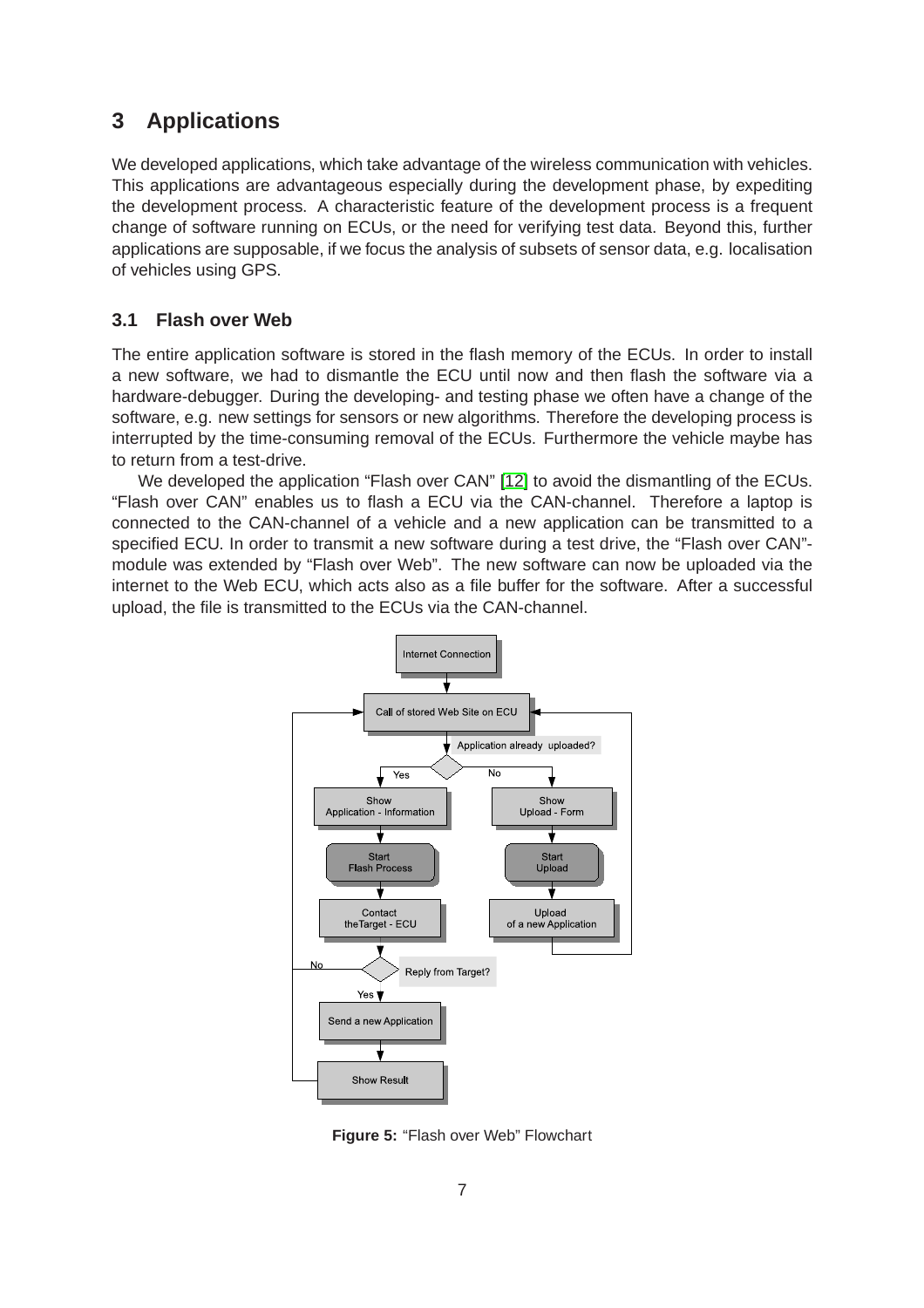#### **3.1.1 "Flash over Web"-Procedure**

We have two main parts, necessary for the flash process. First task is the embedded web server itself, receiving the new application in a special file format (WUF, Web Upload File). The WUF-File contains amongst others, the ID of the target ECU, a checksum and the application as binary. The second task has to analyse the transmitted file and perform the flash process. After uploading the WUF-file, the client can view the file information in the browser and verify it. The client can change the WUF-file or start the flash process via the browser. After finishing the flash process the client is informed about the result. The general flow of "Flash over Web" is shown in figure [5.](#page-6-0) The flash process itself is performed by the "Flash over CAN"-module. This module assures the correctness of the included binary, e.g. checksum, file size and the correct write address for applications.

#### <span id="page-7-0"></span>**3.1.2 Upload WUF-Files**



**Figure 6:** File Upload Transfer Rates using Class 10/12 GPRS Modems

As demonstrated in chapter [2.3](#page-4-0) the data is transmitted via the TCP-protocol. The network characteristics of GPRS, like large Round Trip Times (RTTs), do not work well with current TCP/IP implementations. The RTT is the time between sending a packet and the receipt of an acknowledgement for it. In mobile networks RTT is generally substantially higher than in grid-bound nets. TCP was developed for a line-bound data communication and slows down the transfer rate, when a transfer error occurs. If, due to a slow transfer, the acknowledgement for a currently received packet is still on the way, the protocol assumes that a package did not arrive, and sends it again. As we can see in figure [6,](#page-7-0) we get a transfer rate of 40 - 50 kbps for uplink transfer, if we receive data on the server (downlink). Here a Class 10 GPRS-Modem is used. The WUF-files have a size of 500 - 700 kB, this leads to an upload duration of approximately 112 seconds for 700 kB file size. Using a EDGE-modem the duration reduces to approx. 40 seconds.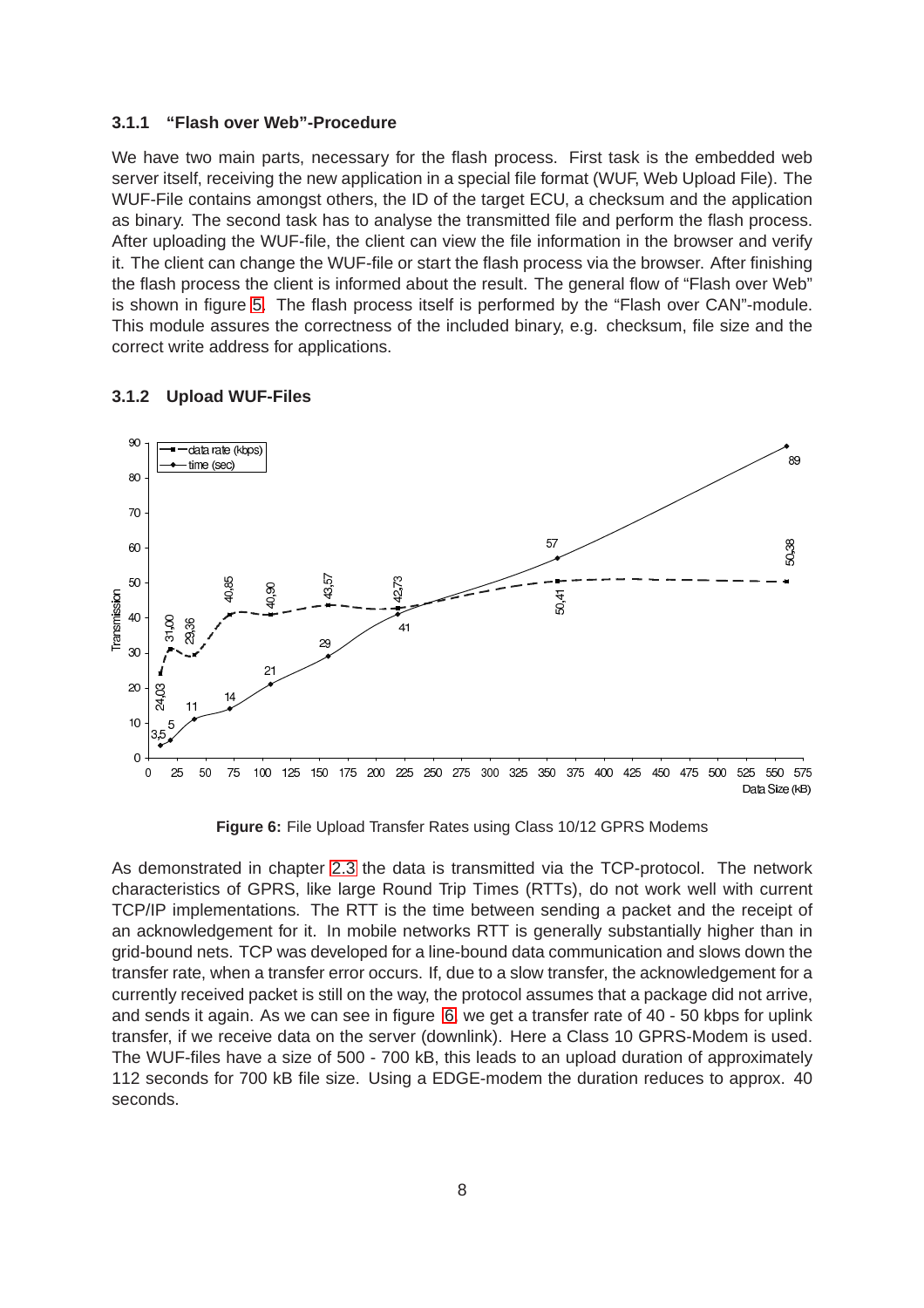#### <span id="page-8-0"></span>**3.1.3 "Flash over Web"-Extension**



**Figure 7:** AUTOSAFE-Display integrated in Vehicle. The Images can be changed via Internet.

The "Flash over Web"-module is used now for the upload of applications for ECUs, but also can be extended by the upload of any file. Such files can be for example images shown on the AUTOSAFE-display ,see figure [7.](#page-8-0) Before uploading, the files have to be converted into the WUF-File. The write address is part of the WUF-file header,so the "Flash over CAN"-module needs a table of the layout of the flash memory to assure, that no other important parts of the flash are overwritten.

<span id="page-8-1"></span>

|  | 11 bit $ 6$ bit | $0 - 8$ byte    |     |       |       |
|--|-----------------|-----------------|-----|-------|-------|
|  | SOF CAN ID ctrl | <b>CAN DATA</b> | CRC | ACK I | . EOF |

**Figure 8:** Example Standard CAN Message

<span id="page-8-2"></span>

**Figure 9:** Remote CAN Message (RCM)

#### **3.2 CAN Recorder**

Via the CAN channel we have access to different vehicle information like the position, break pressure or the engine speed. To record specified data we can choose CAN IDs and send a record request for a specified time to the Web ECU. The messages are sent immediately to the application web server, part of the BCS, where they are stored in a data base, see figure [2.](#page-2-0)

The messages are transformed from the standard CAN message format (see figure [8\)](#page-8-1) to a Remote CAN Message (RCM), as shown in figure [9.](#page-8-2) The RCM includes the vehicle ID, a unique identifier for every vehicle which is connected to the backend control system. The Record ID enables us to store several different records, recorded on a vehicle. The time stamp, header and the CAN data itself can be converted in data formats of CAN-message analysing tools, e.g. the CANalyzer [\[13\]](#page-9-12), to visualize the records in time flow.